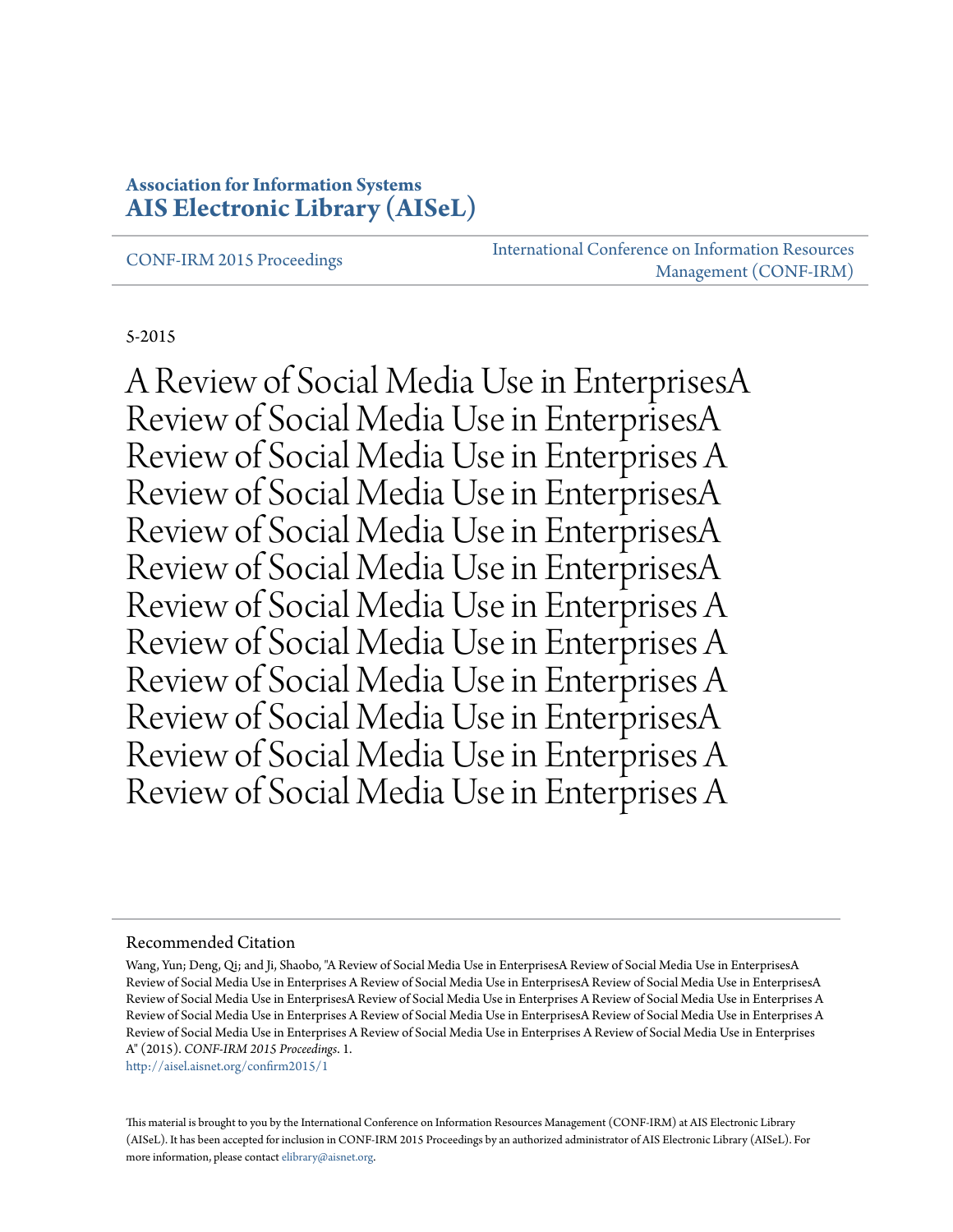# Review of Social Media Use in Enterprises A Review of Social Media Use in Enterprises A

Yun Wang *Carleton University*, yunwang3@cmail.carleton.ca

Qi Deng *Carleton University*, qideng3@cmail.carleton.ca

Shaobo Ji *Carleton University*, shaobo.ji@carleton.ca

Follow this and additional works at: [http://aisel.aisnet.org/confirm2015](http://aisel.aisnet.org/confirm2015?utm_source=aisel.aisnet.org%2Fconfirm2015%2F1&utm_medium=PDF&utm_campaign=PDFCoverPages)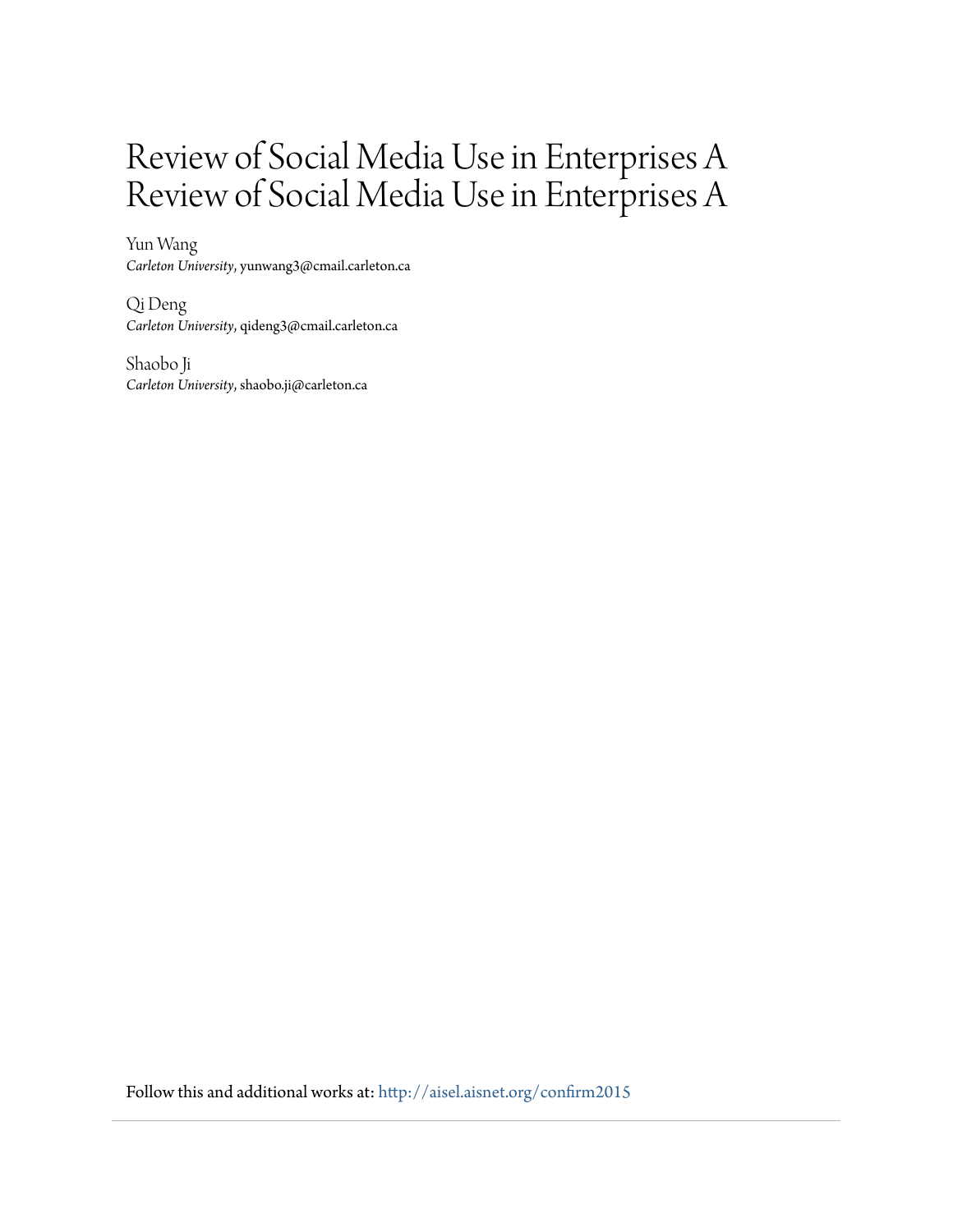# **P16. A Review of Social Media Use in Enterprises**

Yun Wang Carleton University yunwang3@cmail.carleton.ca

Qi Deng Carleton University qideng3@cmail.carleton.ca

Shaobo Ji Carleton University shaobo.ji@carleton.ca

## *Abstract*

Social media use in organizations is proliferating and it has been proved to have huge transformative impact on organizations and on individuals. This paper provides a review of researches involving social media use in enterprises. Definition and content of enterprise social media are identified. The necessary complimentary organizational tasks in using social media technologies are discussed. Theoretical and practical implications are addressed.

## *Keyword*

Enterprise social media; Use; Task

# **1. Introduction**

In the last decade, social media technologies (SMT) such as Twitter, Facebook, and Wikis, have become ubiquitous in our daily life, which fundamentally change the way we communicate, collaborate, consume and create. Despite the popular adoption of SMT, their application for organizational purposes, including marketing and knowledge management, has only just begun (Kane et al., 2014); even in the early stage of adoption, SMT have made a significant impact on business, both within and outside the firm boundaries (Aral et al., 2013). It is important to understand their use in organization, the potential impacts on organizational activities, and the managerial implications and to provide guidance for practitioners on the adoption of social media application. This paper aims to conduct a literature review on researches that have been done involving enterprise social media adoption. In addition to the anticipated practical implications, this review can also have theoretical meanings for organizing the literature and summarizing the experiences and achievements of former researches. Overall, the main research questions are: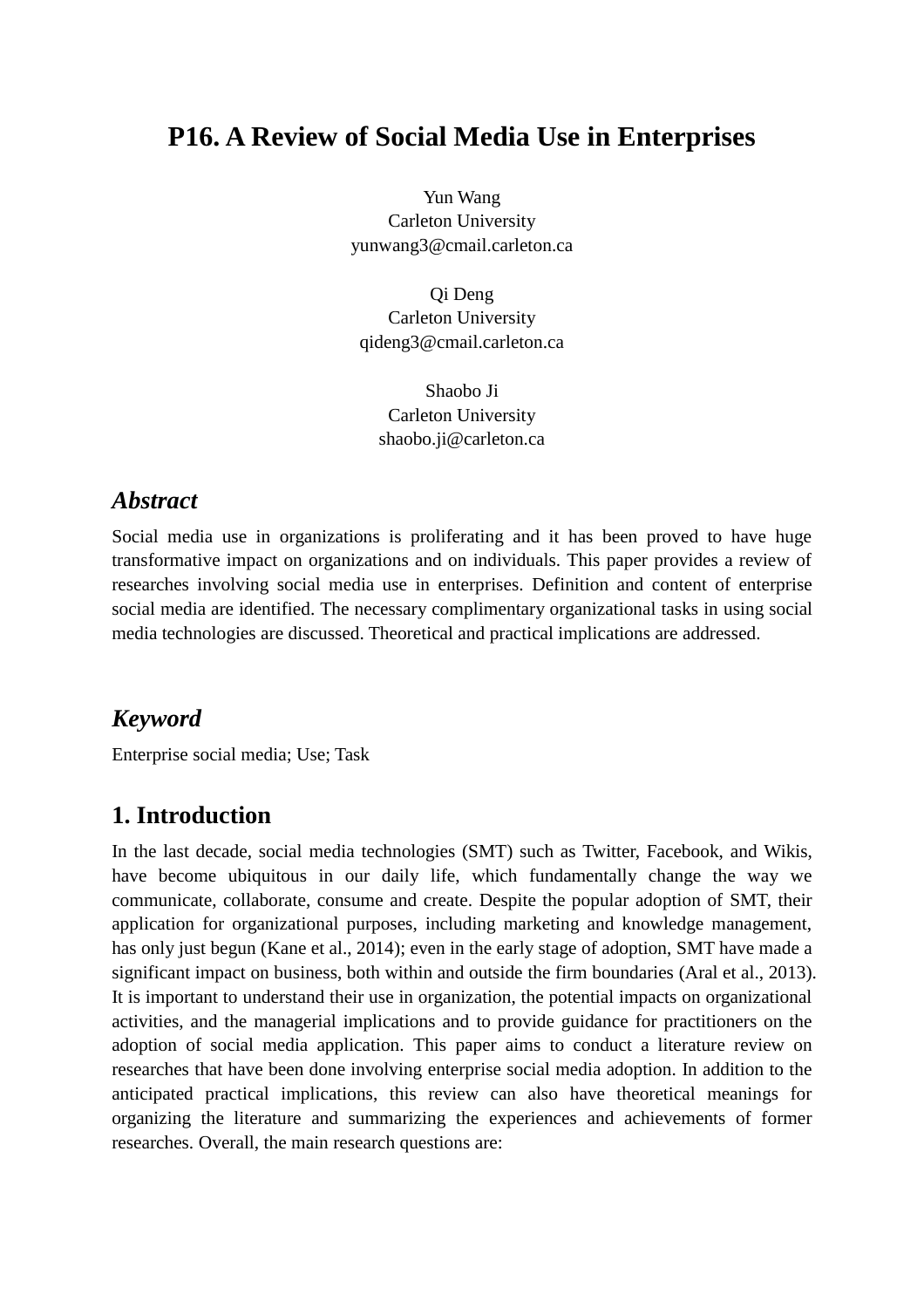- What are enterprise social media?
- What tasks can enterprise social media accomplish?
- How to determine the application-task fit?
- Is there any research gaps in enterprise social media studies?

## **2. What are enterprise social media?**

Despite its rapid proliferation, there is no consensus on definition and content of enterprise social media. Numerous similar terms such as social network service, social network site, social media networks, or online social networks exist, which are often used synonymously (Berger et al., 2014). The technologies are evolving rapidly, introducing new features and often blurring the distinctions among different social media technologies. So it is difficult to articulate clearly which technologies are "social media" and which are not (Kane et al., 2014). After comparing the main similar concepts and corresponding content, this paper adopts the term of *social media* with Kaplan and Haenlein's (2009) definition: A group of Internet-based applications that build on the ideological and technological foundations of Web 2.0, and that allow the creation and exchange of User Generated Content.

Reasons for this term adoption are: first, its definition is accompanied with a relatively explicit identification of content; second, the applications involve the Blogs, Social networking sites, Virtual social worlds, Collaborative projects (e.g. Wikipedia), which are almost found to be used in enterprises; thirdly, it has been used in a lot of researches (Kaplan, 2012; Mangold & Faulds, 2009; Kane et al., 2014).

In the context of enterprise, "enterprise social media" and "enterprise social networking" are often used. "Enterprise social media" is chosen here. It is broader than "enterprise social networking", including external and internal use of applications. The latter included different meanings and scopes in various researches (McAfee, 2009; Stocker et al., 2012; Riemer & Scifleet, 2012; Kosonen et al. (2007), Efimova & Grudin, 2007; Hasan & Pfaff, 2006; Watson & Harper, 2008; Turban et al., 2011; Majchrzak et al., 2009). Moreover, in papers published on top IS journals, User Generated Content is often mentioned and it is a significant feature of social media. (Chau & Xu, 2012; Dewan & Ramaprasad, 2014; Xu & Zhang, 2013; Wu & Gaytán, 2013; Kaplan, 2012; Mangold & Faulds, 2009). Here the first question is answered.

## **RQ 1. What are enterprise social media?**

This paper defines enterprise social media as the use of social media applications in the context of enterprises. We also identify the content of enterprise social media so as to visually understand the definition.

Enterprise social media include:

- Public social sites (e.g., Facebook, LinkedIn, and Twitter), blogs, forums;
- Visual world (e.g., Second Life);
- Enterprise-owned social networks (e.g., Starbucks' mystarbucksidea.com);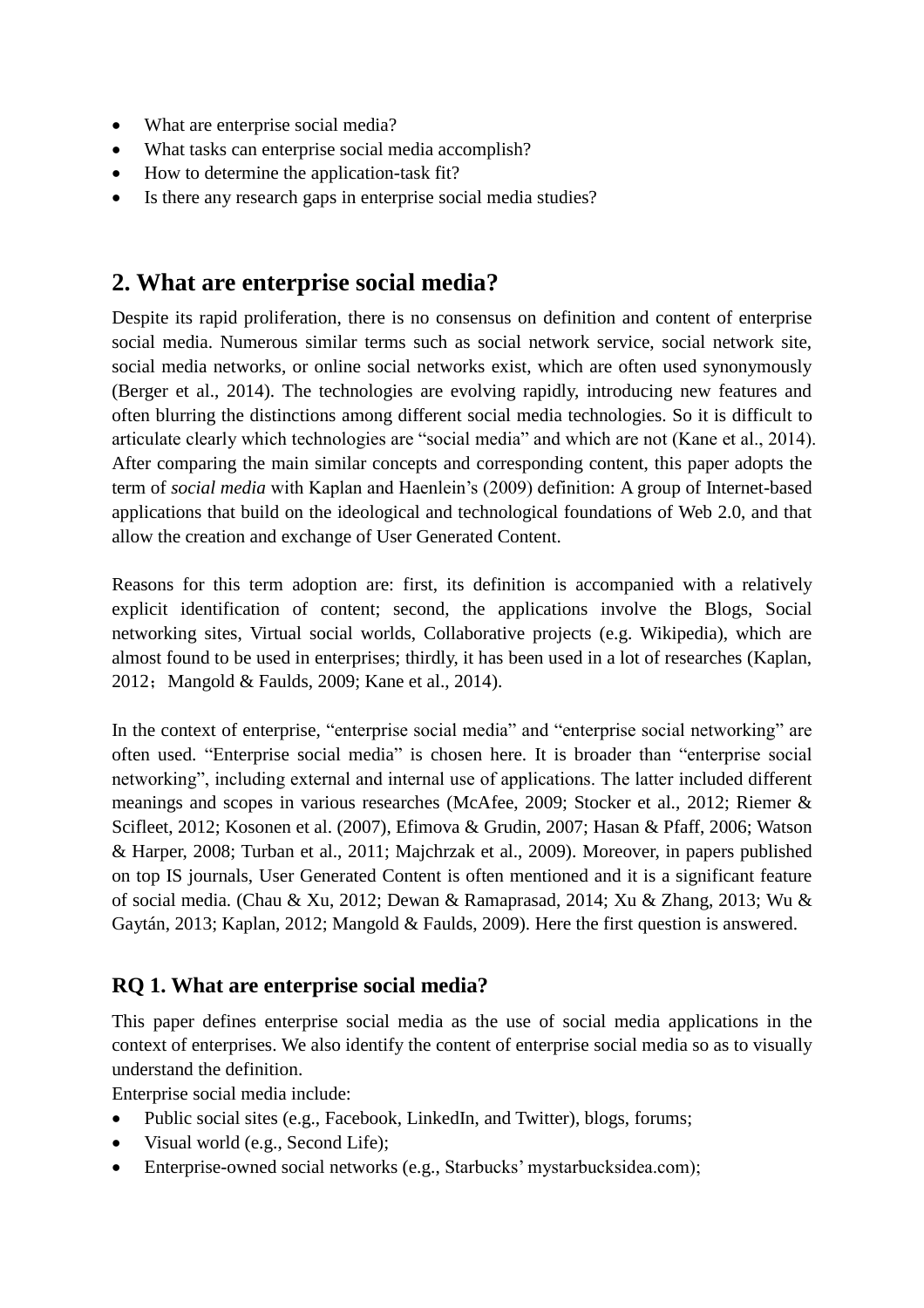- Wikis;
- Enterprise professional social system for the exclusive use of employees (e.g., Yammer, Communote, or Jive);
- Content communities (e.g., YouTube, podcasting);
- Social bookmarking tools;
- Instant messaging (e.g., E-mail, Instant message services).

# **3. Methods**

This paper aims to investigate the social media use in enterprises and the complimentary organizational tasks. Furthermore, it has the goal of providing a research framework for IS researchers. A two-stage resource searching strategy was adopted. First, we searched the major academic and practitioner journals in social media related areas (IS, Organization Behavior, and Marketing) in the Jstor and Inform databases using the keywords *enterprise social media*, *enterprise social network*, *social media*, *social network*, *online community*, *social network site*, *Enterprise 2.0*, and *Web 2.0*. Journals searched included *MIS Quarterly*, *European Journal of Information Systems*, *Information and Organization*, *Information System Management*, *Journal of Information Technology*, *Harvard Business Review*, *Sloan Management Review*, *Organization Science, and Marketing science*. Considering that enterprise social media is a relatively new phenomenon, and OSN's (Online Social Network) development into a global phenomenon started in about 2003 (Berger et al., 2014), we chose a timeframe from 2000 to date for our literature search. The journals' tables of content are also scanned to pinpoint other articles not caught in databases. Furthermore, selected conference proceedings including *HICSS (Hawaii International Conference on System Sciences)* and *ACIS (International Association for Computer and Information Science)* are examined. In the next phase: 1) we checked the reference lists of the articles obtained through the initial search to uncover additional studies; 2) we searched Google Scholar using the same key words to find more articles as a supplement; 3) we use Google Scholar and aforementioned databases to identify articles citing the focal articles determined in the previous stages to further explore valuable papers. In total, this search yielded 59 papers, and after preliminary review, 15 papers were found to be written from the perspective of consumers or public organizations and were excluded. Thus, this research identified a total of 44 papers (34 empirical and 10 conceptual).

# **4. Findings**

## **RQ 2. What tasks can enterprise social media accomplish?**

We first analyzed the 34 empirical articles for the use of social media and for what they were used for. Conceptual papers were not included in this section because we need empirical evidence of social media use and the organizational tasks. Among these articles, 11 reported the enterprise internal use of social media (10 for employees, and 1 for executives), 20 reported the external use of social media (19 for consumers, and 1 for third-parties), and 3 addressed both internal and external use of enterprise social media. It is consistent with the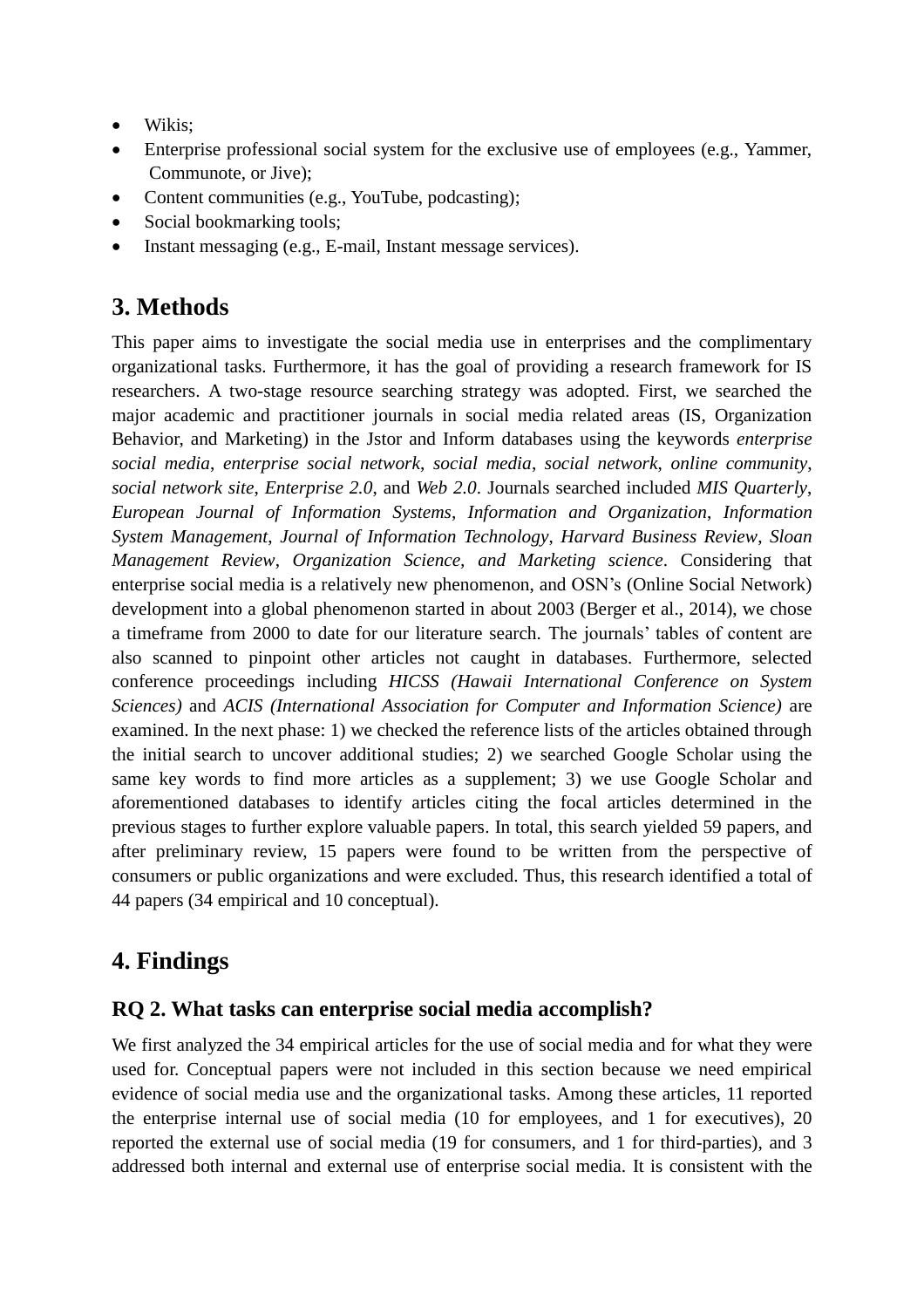conclusion that researchers prefer to investigate the external use of enterprise social media, especially marketing use. Interestingly, among 14 articles published in 5 top journals of information systems (MISQ, EJIS, Information and Organization, Information System Management, and Journal of Information Technology), 10 of them focused on internal use of enterprise social media. Task is defined here as what the social media applications are used for. We adapted the task classification identified by Turban, Bolloju, & Liang (2011) based on analysis of more than 100 real-world enterprise social networking applications. Six categories of tasks are incorporated:

- Information dissemination and sharing;
- Communication;
- Collaboration and innovation;
- Training and learning;
- Knowledge management;
- Management activities and problem solving.

Based on the descriptions of the six categories (Turban et al., 2011), we reviewed the use of social media applications in these articles and categorized into different tasks. For "management activities and problem solving" category, we changed the words "problem solving" to "decision making", due to its high frequency of occurrences during review (Lau et al., 2012; Xu & Zhang, 2013; Wu & Gaytán, 2013; Godes & Silva, 2012; Ghose et al., 2012; Netzer et al., 2012; Goel & Goldstein, 2013).

We summarize the applications and their corresponding tasks in table 1. We can see that social media technologies are most used for collaboration & innovation and communication in enterprises, externally and internally (Wu & Gaytán, 2013; Shen et al., 2010; Zhang & Venkatesh, 2013; Harris & Rae, 2009; Skeels & Grudin, 2009; Dellarocas, 2005; Leidner et al., 2010; Koch et al., 2012; Kugler & Smolnki, 2013). Individual-level and organization-level benefits are generated from these applications (Koch et al., 2012). Training & learning and Information dissemination & sharing are also important tasks enterprises seek to accomplish using social media applications (Dewan & Ramaprasad, 2014; Lans et al., 2010; Gopinath et al., 2014; Harden, 2012; De & Viaene, 2012).

In addition, table 1 shows that there is an uneven distribution of social media applications to different tasks. For example, content communities (e.g., YouTube, Flickr, Instagram) are sparsely used. And the results also demonstrate that some applications are more likely to be adopted for a specific task. For example, many enterprises prefer to use forums to facilitate information exchange with consumers. So why do enterprises choose some particular social media instead of others for a specific task? How to determine which one is the best suitable application to achieve organizational goal? Few empirical articles give this answer. And here is the third question of this paper.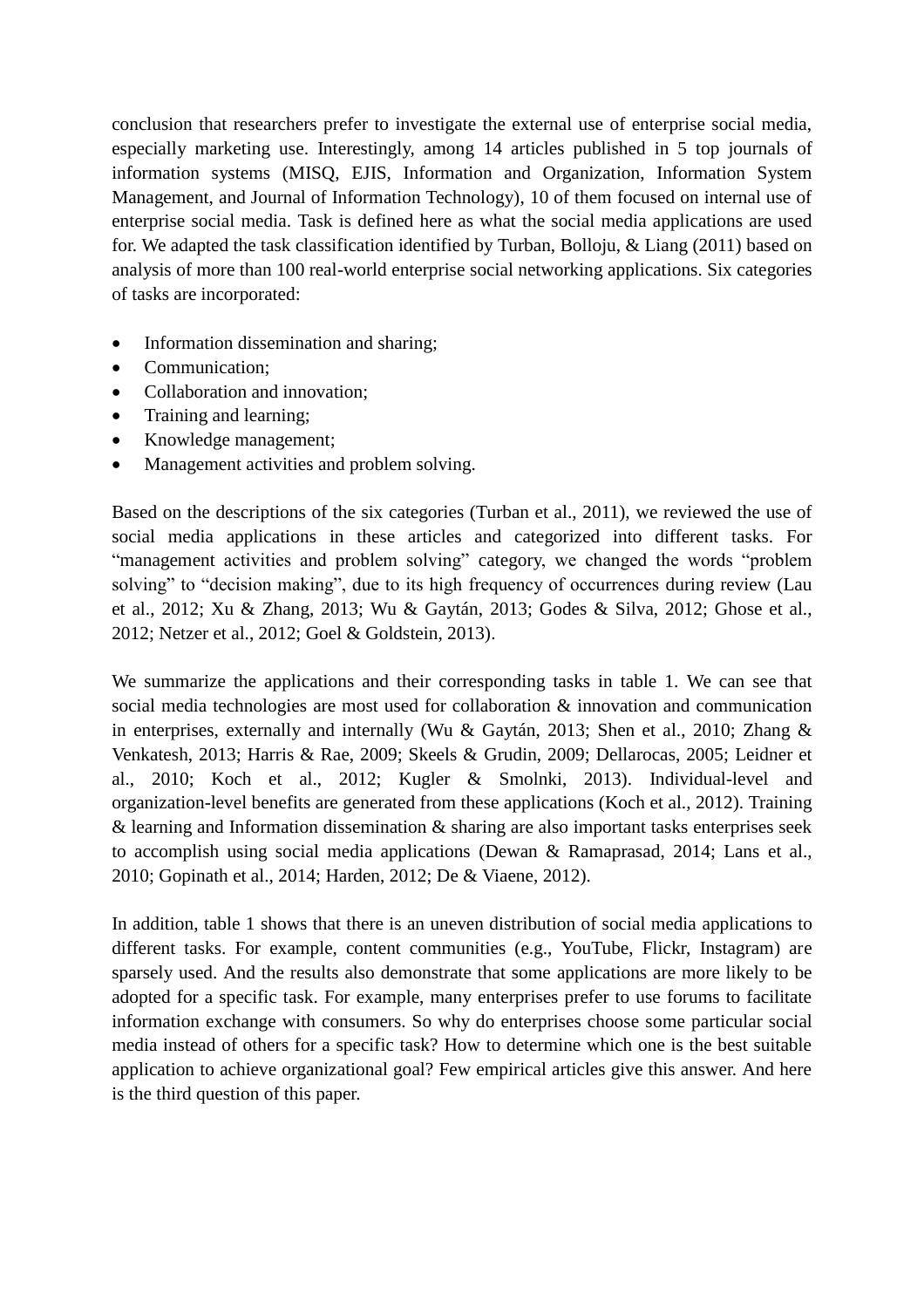|                                                      |                                         |                                         |              |              | Technology                                           |                       |                      |                        |
|------------------------------------------------------|-----------------------------------------|-----------------------------------------|--------------|--------------|------------------------------------------------------|-----------------------|----------------------|------------------------|
| Task                                                 | sites/Blogs/Fo<br>Public social<br>runs | Enterprise-ow<br>ned social<br>networks | Visual world | Wikis        | social systems<br>professional<br>Enterprise         | bookmarking<br>Social | messaging<br>Instant | communities<br>Content |
| dissemination and<br>Information<br>$_{\rm sharing}$ | $\mathsf{X}$                            | $\times$                                |              |              |                                                      |                       | $\times$             | $\times$               |
| Communication                                        | $\times$                                | $\times$                                |              | $\times$     | $\times$                                             |                       | $\times$             |                        |
| Collaboration and<br>innovation                      | $\times$                                | $\times$                                | $\times$     | $\times$     | $\times$                                             | $\times$              | $\times$             |                        |
| Training and<br>learning                             | $\times$                                |                                         | $\times$     | $\mathsf{x}$ | $\times$                                             |                       |                      |                        |
| management<br>Knowledge                              | $\times$                                |                                         |              | $\times$     | $\times$                                             |                       |                      |                        |
| decision making<br>activities and<br>Management      | $\times$                                |                                         |              | $\times$     |                                                      |                       | $\times$             |                        |
|                                                      |                                         |                                         |              |              | Table 1. Distribution of Social Media Technology Use |                       |                      |                        |

**1**. Distribution of Social Media Technology Use

## **RQ 3. How to determine the application-task fit?**

We also look over the 10 conceptual papers here to find implications for the fit issue of social media applications and tasks. Wager (2004) compared the functions of discussion forums, weblogs, and wikis in supporting knowledge management, and concluded that different community types were best supported by different technologies. Skeels & Grudin (2009) found that the use of social networking sites correlated with users' age. For instance,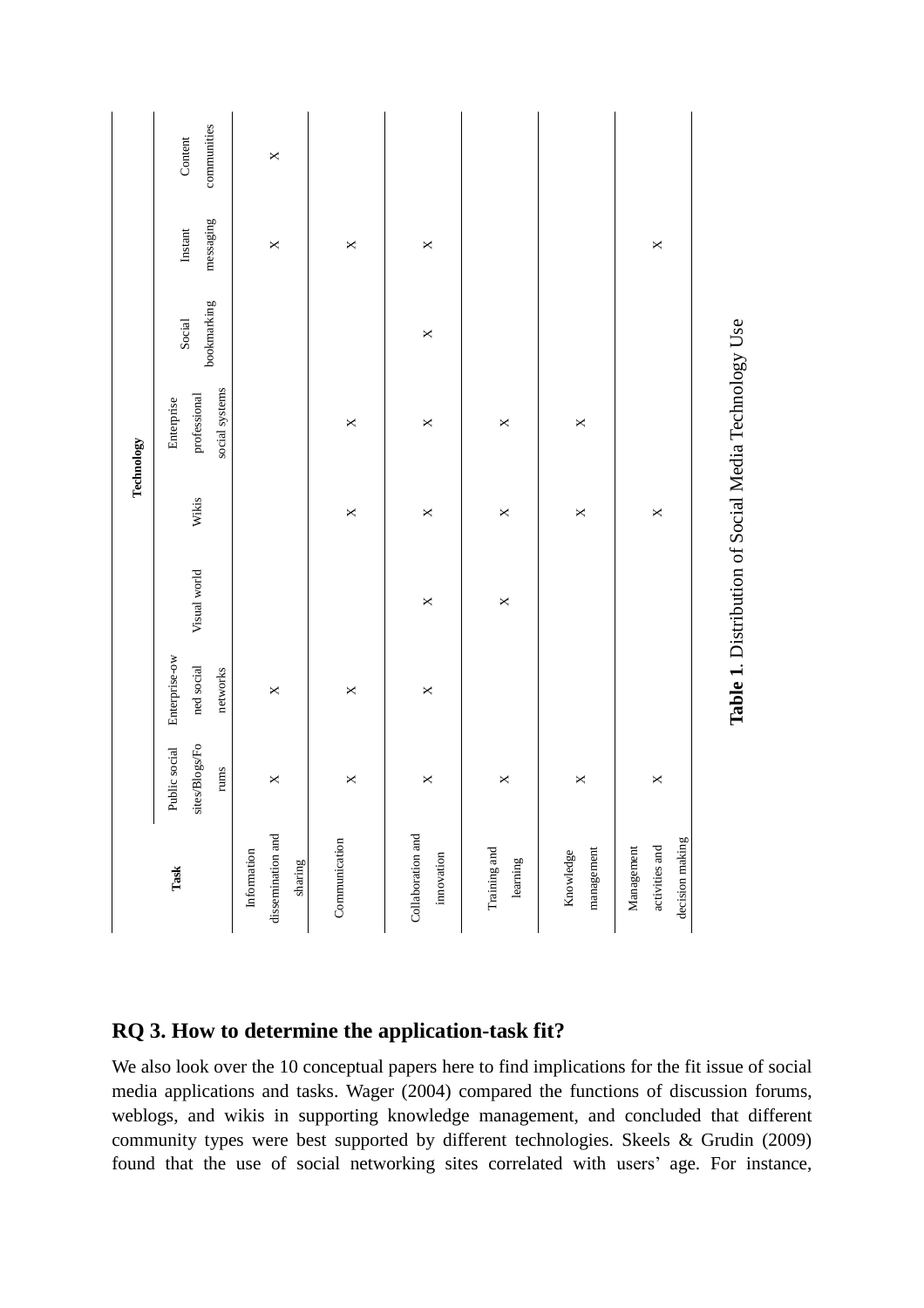LinkedIn was perfect to target young professionals. And Joos (2008) analyzed the features of blogs, wikis, podcasting, and instant messaging to identify their strengths in enterprises' hiring and recruiting programs. Tjan (2001) stated that business investment in enterprise social media often failed due to three reasons: let a thousand flowers bloom (spread investments too wide and thin), bet it all (devote all money and time to a single high-stakes initiative), and trend-surf (follow the crowd toward the next big thing). Enterprises should invest discriminately and accordingly in social media. In this review, only three papers put forward tools for the application-task fit analysis. Fit-viability model (FVM) was proposed (Tjan, 2001; Liang et al., 2007; Turban et al., 2011). In this model, the first step was to identify needs and expectations of the companies and analyze the features of social media to determine the fit, and the second step was to analyze economic, IT infrastructure, and organization factors to examine the viability of this technology-task match.

## **RQ 4. Is there any research gaps in enterprise social media studies?**

Aral et al. (2013) proposed a framework for social media research. According to them, the social media landscape can be conceptualized as an intersection of activities that producers and users of social media can undertake and the level of analysis at which these activities can be investigated (Aral et al., 2013). Activities were categorized into four areas: design and features, strategy and tactics, management and organization, and measurement and value. And the levels of analysis include: users and society, platforms and intermediaries, and firms and industries.

Adapted from the framework for social media research proposed by Aral et al. (2013), we develop a framework for enterprise social media research in this study (See table 3). Accordingly, we define four areas of activities:

- *Design and features* describes how users and organizations use specific Enterprise social media (ESM) features, and how organizations design these features to achieve organizational goals;
- *Strategy and tactics* describes how users and organizations determine and use strategies/ tactics to achieve individual or organizational goals;
- *Management and organization* describes how users self-organized in online community and how community affect their use; and how organizations manage challenges and other issues during ESM implementation process;
- *Measurement and value* describes how users and organizations create and measure value from ESM usage.

As for the levels of analysis, this paper mainly focuses on the perspectives of stakeholders (e.g. consumers, employees, third-party) and organizations. So the individual level and organizational level were adopted. The framework and key research questions at each intersection are demonstrated in table 3.

Through a thorough review, we examined the areas every article addressed and placed the papers within this research framework to identify the possible research gap. Table 3 presents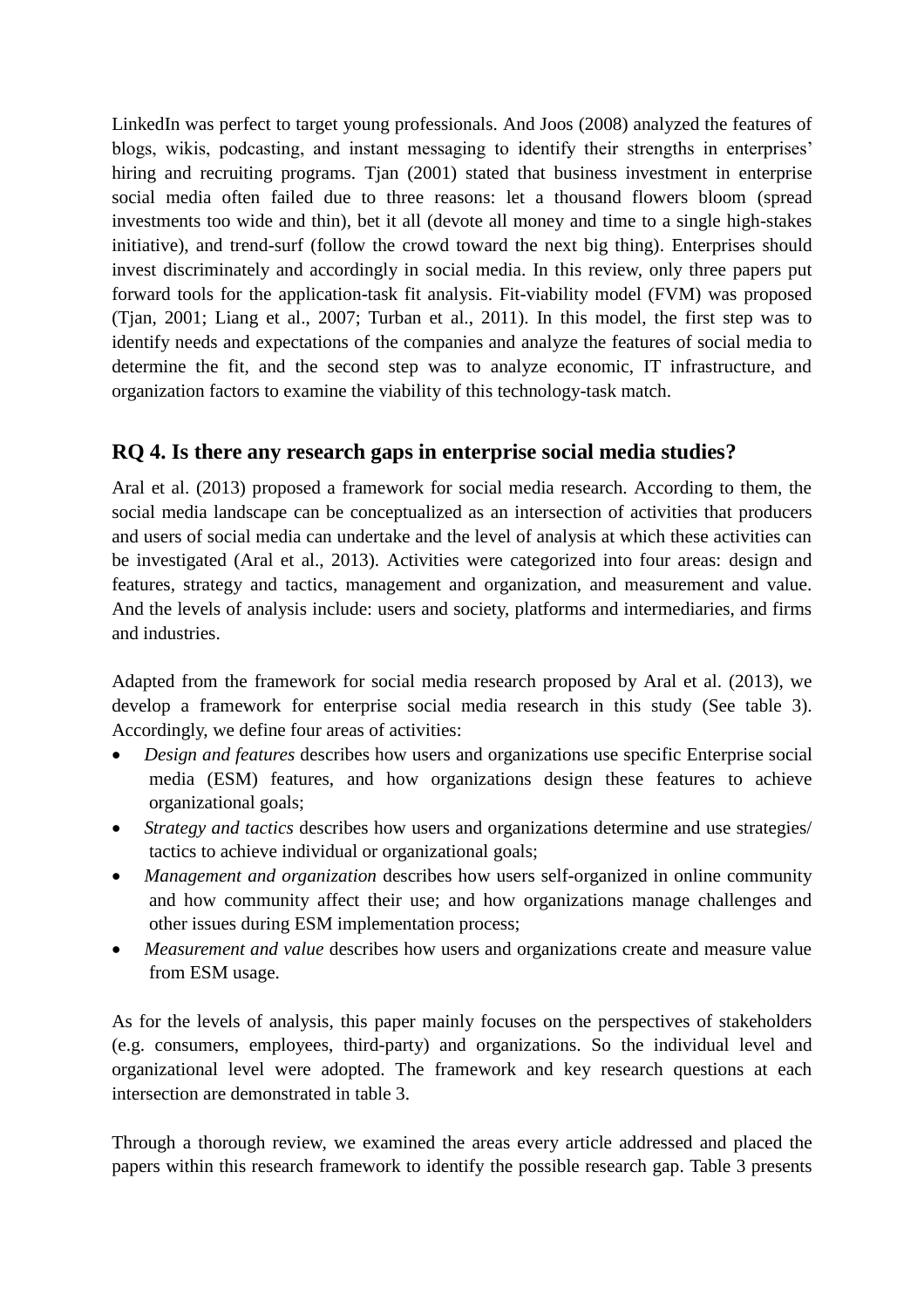the results. Of all parts of our framework, we feel that management and organization is one of the most underresearched areas. It is an important research area given that the new features of social media, like online community, have largely transformed users' behavior and have brought new challenges to enterprises. In addition, strategy and tactics individuals could adopt to help increase individual and organizational benefits are also underresearched. We noticed that the research gaps determined in this study are consistent with the ones in the aforementioned study of Aral et al. (2013). Last but not least, we need to pay more attention to measurement and value. Researchers have widely investigated the benefits and value of using enterprise social media, but few addressed how to measure the value of social media. Kumer et al. (2013) proposed a model to measure social media return on investment (ROI) and Zhang et al. (2012) developed a vector autoregressive (VAR) model to measure the financial values of the user-generated-content and shed light on quantification the revenue contributions of marketing newsletter campaigns. More specific researches are needed.

|                          |                         | <b>Activities</b>                 |                       |                                |                         |  |
|--------------------------|-------------------------|-----------------------------------|-----------------------|--------------------------------|-------------------------|--|
|                          |                         | Design and features               | Strategy and tactics  | Management and<br>organization | Measurement and value   |  |
|                          | Users and               | How do users interact             | How can users         | How do users organize          | What are the benefits   |  |
|                          |                         | <b>ESM</b><br>features?<br>with   | optimize their use of | within ESM                     | and costs of ESM for    |  |
|                          |                         | How does design affect            | ESM? How can they     | communities? What are          | users? How to measure?  |  |
|                          |                         | their use, interaction,           | achieve objectives in | the effects of                 |                         |  |
|                          | society                 | satisfaction, and ability         | using ESM?            | community on user              |                         |  |
|                          |                         | derive value from<br>$f_{\Omega}$ |                       | contribution and               |                         |  |
| <b>Level of analysis</b> |                         | ESM?                              |                       | satisfaction?                  |                         |  |
|                          | Firms and<br>industries | How<br>should<br>firms            | What strategies       | What challenges will           | How do ESM create       |  |
|                          |                         | <b>ESM</b><br>with<br>interact    | should firms choose   | firms face in ESM              | value for firms? How to |  |
|                          |                         | features<br>to maximize           | to achieve            | adoption? How should           | measure the value? What |  |
|                          |                         | benefit?<br>What<br>their         | organizational goal?  | firms predict and              | industry-wide           |  |
|                          |                         | design features should            | What tactics should   | manage challenges in           | efficiencies have been  |  |
|                          |                         | firms consider in ESM             | be adopted?           | ESM adoption?                  | (can be) attained via   |  |
|                          |                         | adoption?                         |                       |                                | ESM?                    |  |

**Table 2**: Framework for enterprise social media research

## **5. Conclusion**

In conclusion, we identify the definition and content of enterprise social media; discuss the issue of application-task fit; and determine the gaps in enterprise social media research. It is our hope that this paper could foster many more researches into enterprise social media terrain.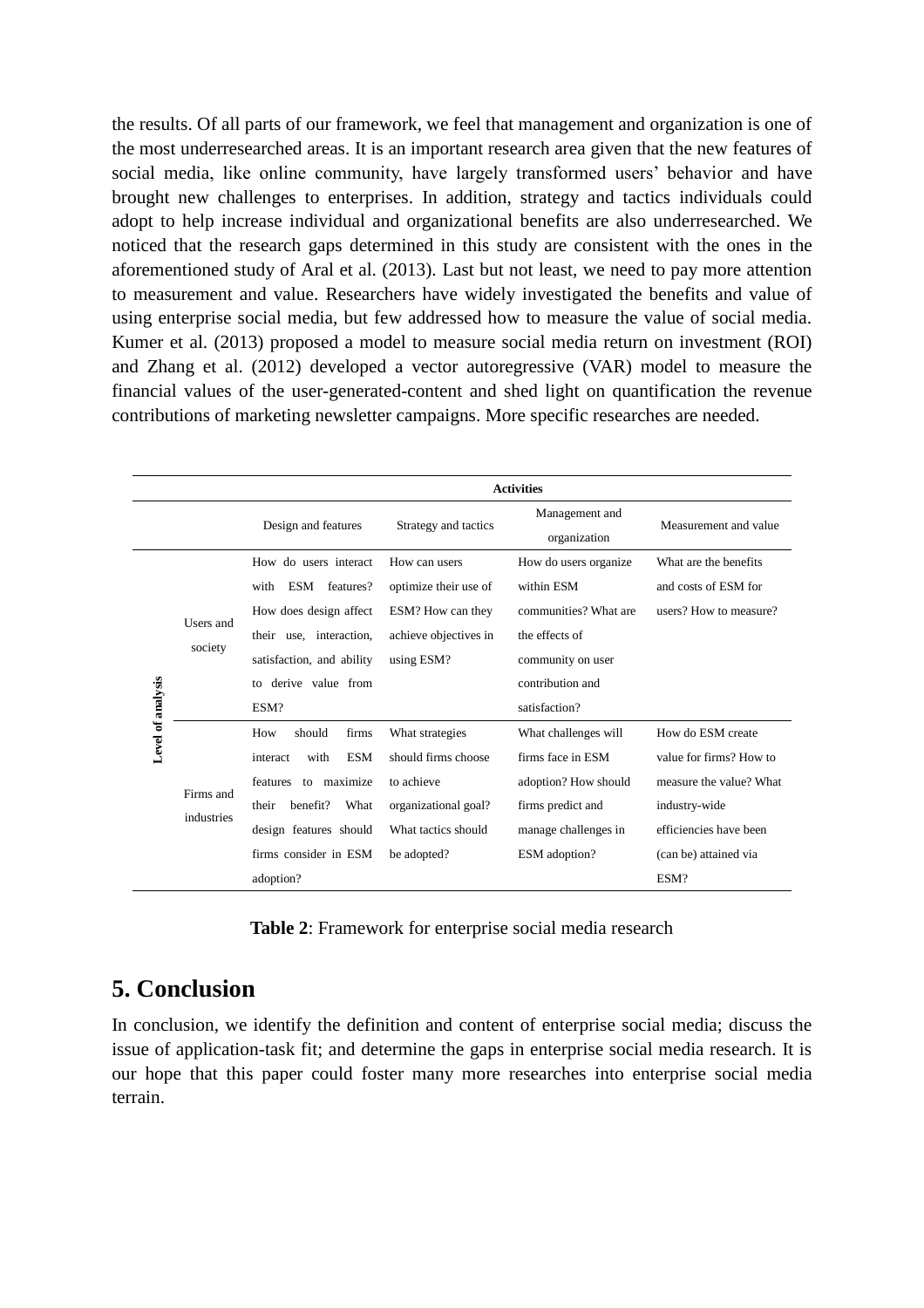|                   |            | <b>Activities</b>                 |                                    |                 |                                     |  |
|-------------------|------------|-----------------------------------|------------------------------------|-----------------|-------------------------------------|--|
|                   |            |                                   |                                    | Management      |                                     |  |
|                   |            | Design and features               | Strategy and tactics               | and             | Measurement and value               |  |
|                   |            |                                   |                                    | organization    |                                     |  |
|                   |            | Gary et al. $(2011)$ ; Zhang &    | Gary et al. (2011); Beck et        | Harden (2012);  | Leidner et al. (2010); Koch et al.  |  |
|                   |            | Venkatesh (2013); Beck et         | al. (2014); Wu & Gaytán            | Ransbotham et   | (2012); Koch et al. (2012);         |  |
|                   |            | al. (2014); Koch et al.           | (2013)                             | al (2012).      | Gopinath et al. (2014); Kugler &    |  |
|                   |            | $(2012)$ ; Martini et al.         |                                    |                 | Smolnik (2013).                     |  |
|                   | Users and  | $(2013)$ ; Shen et al. $(2010)$ ; |                                    |                 |                                     |  |
|                   | society    | Skeels & Grudin (2009);           |                                    |                 |                                     |  |
|                   |            | Kelly & Drennan (2010);           |                                    |                 |                                     |  |
|                   |            | Godes & Silva (2012);             |                                    |                 |                                     |  |
|                   |            | Gopinath et al. (2014).           |                                    |                 |                                     |  |
| Level of analysis |            |                                   |                                    |                 |                                     |  |
|                   |            | Chau & Xu (2012); Lau et          | Dewan & Ramaprasad                 | Leidner et al.  | Leidner et al. $(2010)$ ; Dewan &   |  |
|                   |            | al. (2012); Wu & Gaytán           | (2014); Wu & Gaytán                | $(2010)$ ;      | Ramaprasad (2014); Ba & Pavlou      |  |
|                   |            | (2013); Raman (2006); Lans        | $(2013)$ ; Raman $(2006)$ ;        | Hertogh &       | (2002); Xu & Zhang (2013); Koch     |  |
|                   | Firms and  | et al. (2010); Chose et al.       | Skeels & Grudin (2009);            | Viaene $(2012)$ | et al. (2012); Raman (2006); Harris |  |
|                   | industries | (2012); Netzer et al. (2012).     | Joos (2008); Dellarocas            |                 | & Rae (2009); Zhang et al. (2012);  |  |
|                   |            |                                   | $(2005)$ ; Bolton et al.           |                 | Sonnier et al. (2011); Tirunillai & |  |
|                   |            |                                   | $(2004)$ ; Zhang et al. $(2012)$ ; |                 | Tellis (2012); Kumar et al. (2012); |  |
|                   |            |                                   | Goel & Goldstein (2013).           |                 | Goel & Goldstein (2013).            |  |

**Table 3**: Citations of Research Areas Identified in Framework for Enterprise Social Media Research

Findings of this study are also subject to limitations. First, although we made a relatively broad search, the number of sources is indeed limited. Secondly, there is an uncertainty that all relevant key words were adopted to search for articles. Additional search terms might have discovered more related articles. Thirdly, we included academic and practical articles at the same time; the result may be more accurate if they are examined separately in future.

## *Reference*

- Avram, G. (2006) "At the crossroads of knowledge management and social software", *Electronic Journal of Knowledge Management*, (1)4, pp.1-10.
- Ba, S. and P. A. Pavlou (2002) "Evidence of the effect of trust building technology in electronic markets: Price premiums and buyer behavior", *MIS quarterly*, (3)26, pp. 243-268.
- Barnes, N. D. and F. R. Barnes (2009) "Equipping your organization for the social networking game", *Information Management*, (6)43, pp. 28-33.
- Beck, R., Pahlke, I., and Seebach, C. (2014) "Knowledge exchange and symbolic action in social media-enabled electronic networks of practice: A multilevel perspective on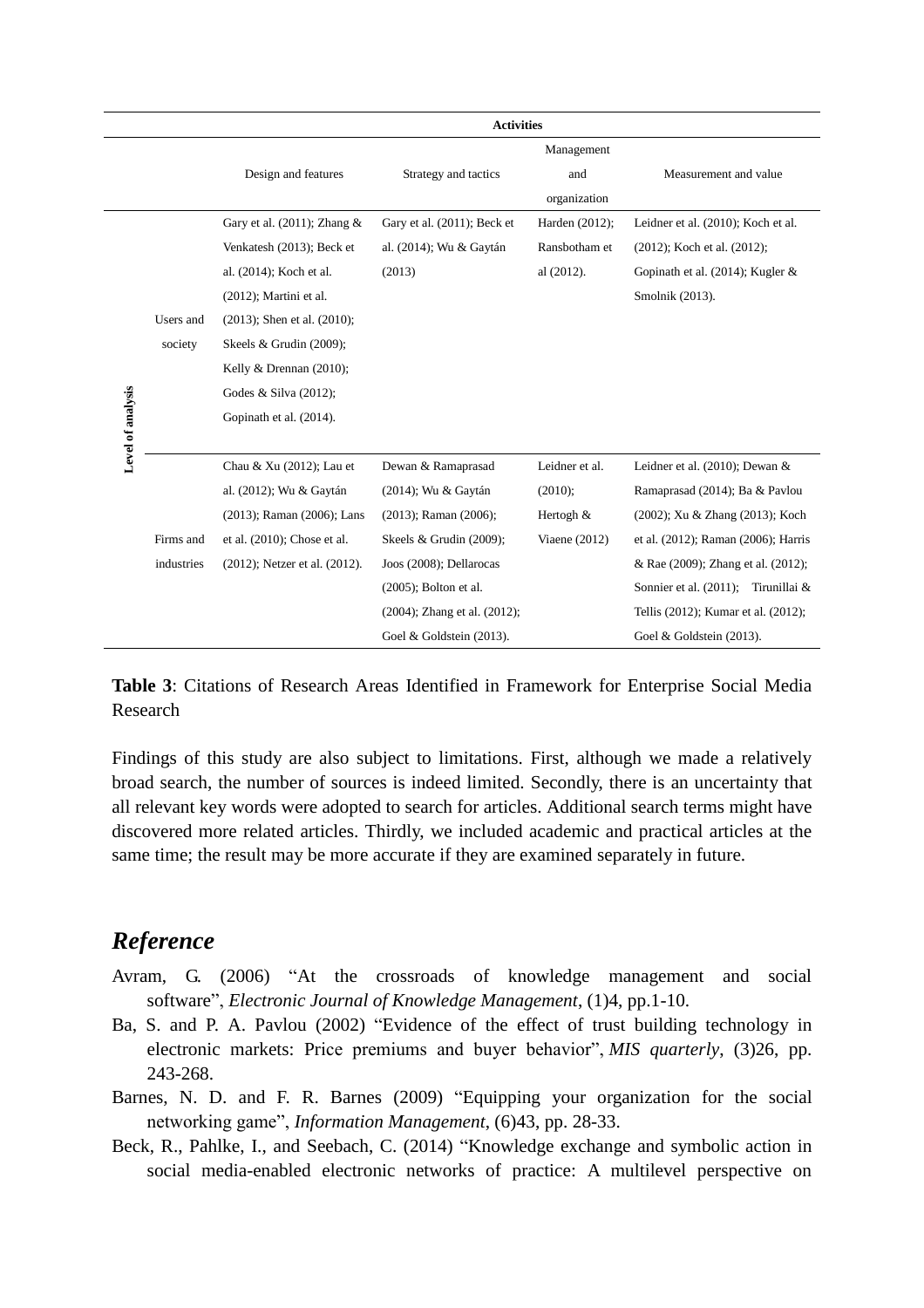knowledge seekers and contributors", *MIS quarterly*, (4)38, pp. 1245-1270.

- Berger, K., Klier, J., Klier, M. and F. Probst (2014) "A Review of Information Systems Research on Online Social Networks", *Communications of the Association for Information Systems*, (1)35, pp. 145-172.
- Bolton, G. E., Katok, E. and A. Ockenfels (2004) "How effective are electronic reputation mechanisms? An experimental investigation", *Management science*, (11)50, pp. 1587-1602.
- Chau, M. and J. Xu (2012) "Business intelligence in blogs: Understanding consumer interactions and communities. *MIS Quarterly*, 36(4), pp. 1189-1216.
- De Hertogh, S. and S. Viaene (2012) "Encouraging the mindful consideration of Enterprise 2.0: Design and deployment of a GDSS-supported collaborative strategic episode", *HICSS 2012*, pp. 3858-3868.
- Dellarocas, C. (2003) "The digitization of word of mouth: Promise and challenges of online feedback mechanisms", *Management science*, (10)49, pp. 1407-1424.
- Dellarocas, C. (2005) "Reputation mechanism design in online trading environments with pure moral hazard", *Information Systems Research*, (2)16, pp. 209-230.
- Dewan, S. and J. Ramaprasad (2014) "Social media, traditional media, and music sales", *MIS Quarterly*, (1)38, pp. 101-121.
- Efimova, L. and J. Grudin (2007) "Crossing boundaries: A case study of employee blogging", *HICSS 2007*, pp. 86-86.
- Fisher, T. (2009) "ROI in social media: A look at the arguments", *Journal of Database Marketing & Customer Strategy Management*, (3)16, pp. 189-195.
- Ghose, A., Ipeirotis, P. G. and B. Li (2012) "Designing ranking systems for hotels on travel search engines by mining user-generated and crowdsourced content", *Marketing Science*, (3)31, pp. 493-520.
- Godes, D. and J. C. Silva (2012) "Sequential and temporal dynamics of online opinion", *Marketing Science*, (3)31, pp. 448-473.
- Goel, S. and D. G. Goldstein (2013) "Predicting individual behavior with social networks", *Marketing Science*, (1)33, pp. 82-93.
- Gopinath, S., Thomas, J. S. and L. Krishnamurthi (2014) "Investigating the relationship between the content of online word of mouth, advertising, and brand performance", *Marketing Science*, (2)33, pp. 241-258.
- Gray, P. H., Parise, S. and B. Iyer (2011) "Innovation impacts of using social bookmarking systems", *MIS quarterly*, (3)35, pp. 629-643.
- Harden, G. (2012) "Knowledge sharing in the workplace: A social networking site assessment", *HICSS 2012*, pp. 3888-3897.
- Harris, L. and A. Rae (2009) "Social networks: The future of marketing for small business", *Journal of business strategy*, (5)30, pp. 24-31.
- Hasan, H. and C. C. Pfaff (2006) "The Wiki: An environment to revolutionize employees' interaction with corporate knowledge", *ACM 2006 Proceedings*, pp. 377-380.
- Joos, J. G. (2008) "Social media: New frontiers in hiring and recruiting", *Employment Relations Today*, (1)35, pp. 51-59.
- Kane, G., Alavi, M., Labianca, G. and S. Borgatti (2014) "What's different about social media networks? A framework and research agenda", *MIS Quarterly*, (1)38, pp. 275-304.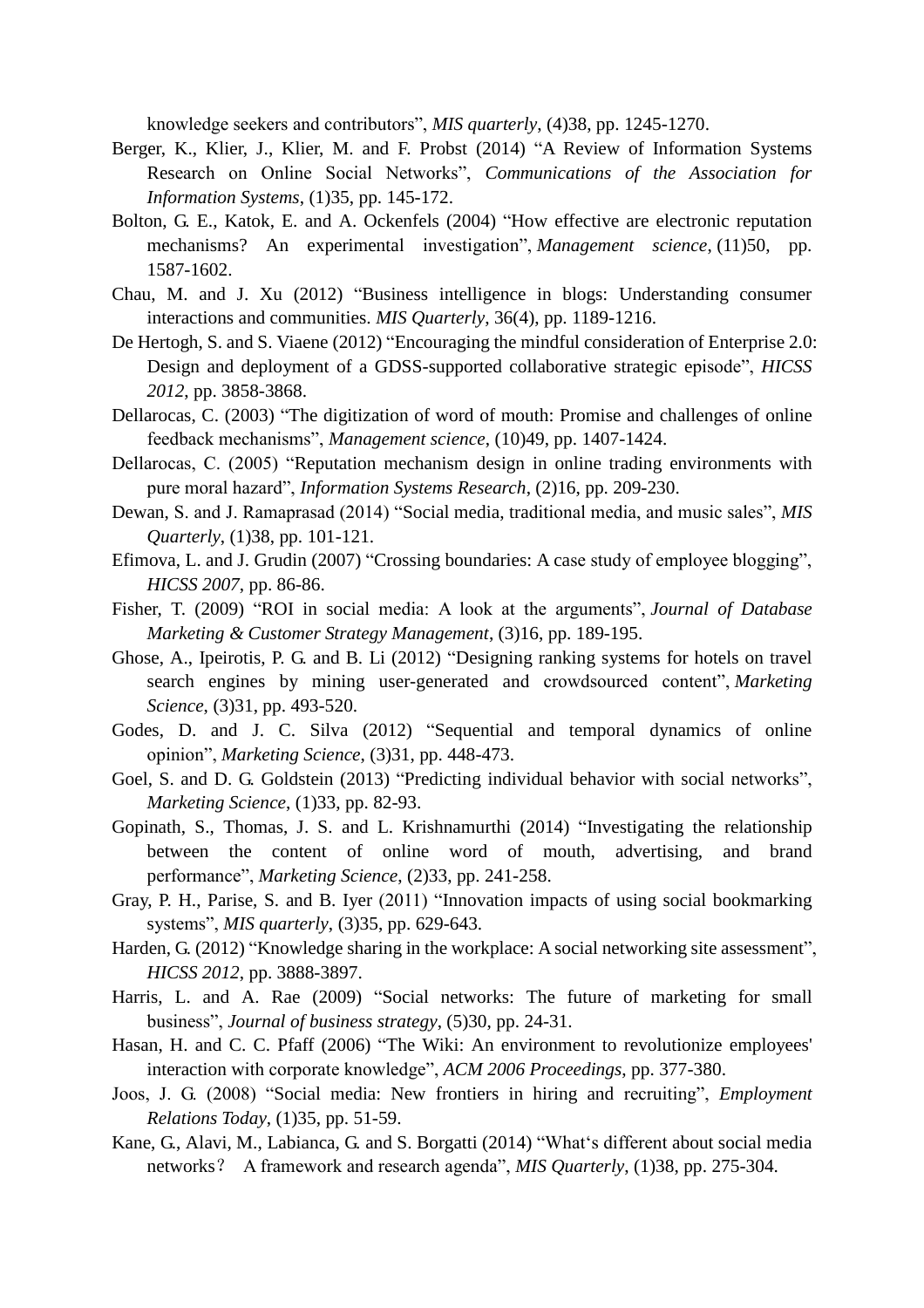- Kaplan, A. M. and M. Haenlein (2010) "Users of the world, unite! The challenges and opportunities of Social Media", *Business horizons*, (1)53, pp. 59-68.
- Kelly, L., Kerr, G. and Drennan, J (2010) "Avoidance of advertising in social networking sites: The teenage perspective", *Journal of Interactive Advertising*, (2)10, pp. 16-27.
- Koch, H., Gonzalez, E. and D. Leidner (2012) "Bridging the work/social divide: the emotional response to organizational social networking sites", *European Journal of Information Systems*, (6)21, pp. 699-717.
- Kosonen, M., Henttonen, K. and H. K. Ellonen (2007) "Weblogs and internal communication in a corporate environment: A case from the ICT industry.", *International Journal of Knowledge and Learning*, (4)3, pp. 437-449.
- Kugler, M. and S. Smolnik (2013) "Just for the fun of it? Towards a model for assessing the individual benefits of employees' enterprise social software usage", *HICSS 2013*, pp. 3614-3623.
- Kugler, M., Smolnik, S. and P. Raeth (2013) "Determining the factors influencing enterprise social software usage: Development of a measurement instrument for empirical assessment", *HICSS 2013*, pp. 3635-3644.
- Kumar, V., Bhaskaran, V., Mirchandani, R. and M. Shah (2013) "Practice prize winner-creating a measurable social media marketing strategy: Increasing the value and ROI of intangibles and tangibles for hokey pokey", *Marketing Science*, (2)32, pp. 194-212.
- Lau, R. Y., Liao, S. S., Wong, K. F. and D. K. Chiu (2012) "Web 2.0 environmental scanning and adaptive decision support for business mergers and acquisitions", *MIS Quarterly*, (4)36, pp. 1239-1268.
- Leidner, D., Koch, H. and E. Gonzalez (2010) "Assimilating Generation Y IT new hires into USAA's workforce: The role of an Enterprise 2.0 system", *MIS Quarterly Executive*, (4)9, pp. 229-242.
- Liang, T. P., Huang, C. W., Yeh, Y. H. and B. Lin (2007) "Adoption of mobile technology in business: A fit-viability model", *Industrial management & data systems*, (8)107, pp. 1154-1169.
- Majchrzak, A., Cherbakov, L. and B. Ives (2009) "Harnessing the power of the crowds with corporate social networking tools: How IBM does it", *MIS Quarterly Executive*, (2)8, pp. 103-108.
- Mangold, W. G. and D. J. Faulds (2009) "Social media: The new hybrid element of the promotion mix", *Business horizons*, (4)52, pp. 357-365.
- Martini, A., Massa, S. and S. Testa (2013) "The firm, the platform and the customer: A "double mangle" interpretation of social media for innovation", *Information and Organization*, (3)23, pp. 198-213.
- McAfee, A. (2009) *Enterprise 2.0: New collaborative tools for your organization's toughest challenges*, Boston: Harvard Business Press.
- Murugesan, S. (2007) "Understanding Web 2.0", *IT professional*, (4)9, pp. 34-41.
- Netzer, O., Feldman, R., Goldenberg, J. and M. Fresko (2012) "Mine your own business: Market-structure surveillance through text mining", *Marketing Science*, (3)31, pp. 521-543.
- Raman, M. (2006) "Wiki technology as a 'free' collaborative tool within an organizational